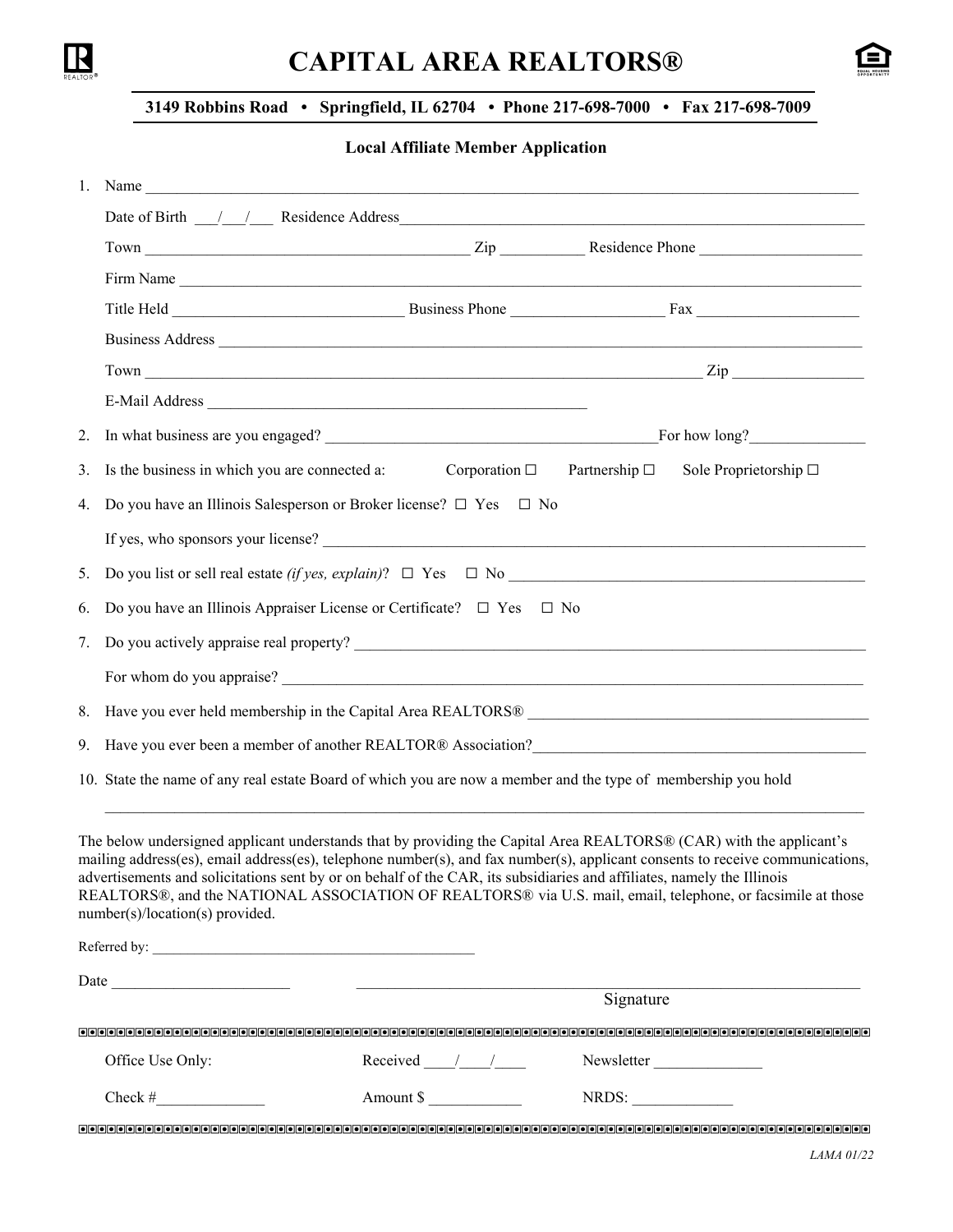## **Local Affiliate Membership Information**

 $\Box$  Local Affiliate Membership Dues. The first individual from a firm that joins the Capital Area REALTORS® (CAR) must join as an "Affiliate" Member (\$125) while subsequent individuals may join as a "Local" Affiliate Member (\$75). Affiliate Members automatically become a member of the Illinois REALTORS® while Local Affiliate Members do not. Illinois REALTORS® membership includes the Illinois REALTOR® magazine and invitations at member's prices to conventions and meetings. This application must be accompanied by one year's dues prorated for the calendar year. The following includes the annual dues through 2022. The dues are pro-rated quarterly. Dues for following years are due on or before December 1 of each year. All dues are NON-REFUNDABLE.

|                  | 1st Ouarter            | 2nd Ouarter         | 3rd Ouarter             | 4th Ouarter               |
|------------------|------------------------|---------------------|-------------------------|---------------------------|
|                  | (January 1 - March 31) | $(Apri1 - June 30)$ | (July 1 - September 30) | (October 1 - December 31) |
| Local-           | \$75.00                | \$56.25             | \$37.50                 | \$18.75                   |
| $*$ RPAC         | 20.00                  | <u>20.00</u>        | <u>20.00</u>            | 20.00                     |
| <b>Total Due</b> | \$95.00                | \$76.25             | \$57.50                 | \$38.75                   |

**\*RPAC: Fighting for YOU** - The REALTORS® Political Action Committee (RPAC) collects voluntary investments from members and uses those funds in a bipartisan manner to support pro-REALTOR® candidates for public office who help ILLINOIS REALTORS® win the fight on public policy issues affecting your business, including private property rights, government regulation of the industry, and taxes and fees affecting real estate.<br>C refuse to contribute without reprisal. Up to thirty percent (30%) may be sent to National RPAC to support federal candidates and is charged against your limits under 2 U.S.C. 441a. A copy of our report filed with the State Board of Elections is (or will be) available on the Board's official websitewww.elections.il.gov or for purchase from the State Board of Elections, Springfield, Illinois. Except as may be required by state or federal law,

Local Affiliate Membership status may be granted to real estate owners and other individuals or firms, who, while not engaged in the real estate profession, have interests requiring information concerning real estate and are in sympathy with the objectives of the CAR.

The following are eligible to receive "comparable" or "sold" information as defined in the Bylaws of the CAR.

*"CAR members who are actively engaged in management, mortgage financing, land development or building, but do not participate in the RMLS Alliance (RMLS), are nonetheless entitled to receive, by purchase or lease, information other than current listing information that is generated wholly or in part by the RMLS, including "comparable" information, "sold" information, and statistical reports. This information is provided for the exclusive use of CAR members and individuals affiliated with CAR members, who are also engaged in the real estate business and may not be transmitted, re-transmitted, or provided in any manner to any unauthorized individual, office or firm, except as otherwise specified in the RMLS Rules and Regulations. CAR members who receive such information, either as an CAR service or through the RMLS, are subject to the applicable provisions of the RMLS Rules and Regulations whether they participate in the RMLS or not."*

I hereby make application for LOCAL AFFILIATE membership in the CAR, in accordance with the Capital Area REALTORS® Bylaws currently in effect.

I agree to abide by all provisions of the Bylaws, and other published regulations of CAR in force and as enacted or amended from time to time.

I consent that the CAR may from the date of filing of the application and until final acceptance or rejection invite and receive information and comment about me from any member or other person.

I agree that any information and comment furnished to the CAR by any person in response to such invitation shall be conclusively deemed to be privileged and not form a basis of any action for slander, libel, defamation or character or other tort.

I waive all claims against the CAR, its officers, directors and employees arising out of any act in connection with this application.

# **Please make your checks payable to: Capital Area REALTORS® or CAR**  Visa  $\Box$  MasterCard  $\Box$  Check  $\Box$  # .)2)2)2)2)2)2)2)2)2)2)2)2)2)2)2)2)- Exp. Date \_\_\_\_\_\_\_\_\_\_\_\_\_\_ Name: \_\_\_\_\_\_\_\_\_\_\_\_\_\_\_\_\_\_\_\_\_\_\_\_\_\_\_\_\_\_\_\_Signature: \_\_\_\_\_\_\_\_\_\_\_\_\_\_\_\_\_\_\_\_\_\_\_\_\_\_\_\_\_\_\_\_\_\_\_\_\_ Amount \$  $Date$  / /

**If you have any questions concerning this application please call Jen Kennedy at 217-698-7000.**